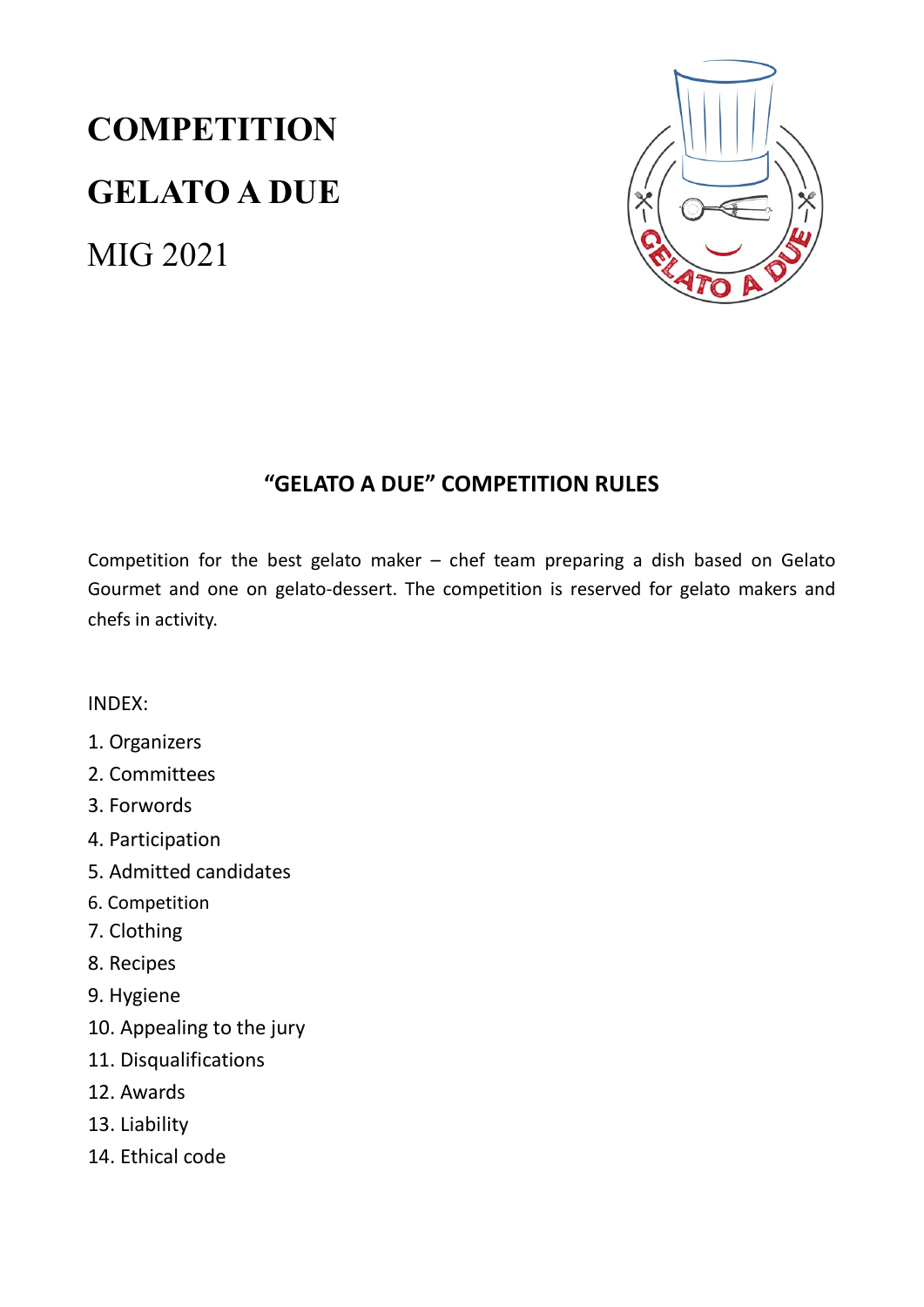#### 15. Location

#### 1. ORGANIZERS

Longarone Fiere Dolomiti in partnership with Vecogel.

#### 2. COMMITTEES

MANAGEMENT: Dario Olivier, Antonio Mezzalira, Claudio Grigoletto, Cristina Benvegnù, Franz Zanne.

JURY: 5 at the table, one backstage judging orderliness, cleanliness and appropriate clothing. Moreover 4 reserve judges are foreseen.

President of the Jury: Antonio Mezzalira.

PRESS AND SOCIAL MEDIA OFFICE: Longarone Fiere Dolomiti.

#### 3. GENERAL INFORMATION

THEME – Gelato between past and future. The cold dessert meets local tradition and flavours.

FORMAT – The event named "Gelato a Due" will select the best culinary gelato and the best gelato dessert on plate; their recipes will be promoted with the competition logo on the website and in the official communications.

MISSION – The purpose is to enhance the gelato and culinary arts combination as well as the professional qualities of the sector.

ADMITTED PROFESSIONALS – Teams made up by one gelato maker and one chef in activity, whose applications have been presented within the set time limit provided in the rules and have then been confirmed, can participate in the competition.

WINNER – The winning team will be announced at 18:00 h during the competition day, in the competition area.

#### 4. PARTICIPATION

1. Selections are open for those professionals who applied by sending the application form to gelatoadue@longaronefiere.it within the set time limit indicated in the rules and on the website www.mostradelgelato.com.

2. You can download the application form from the website www.mostradelgelato.com under the COMPETITIONS section.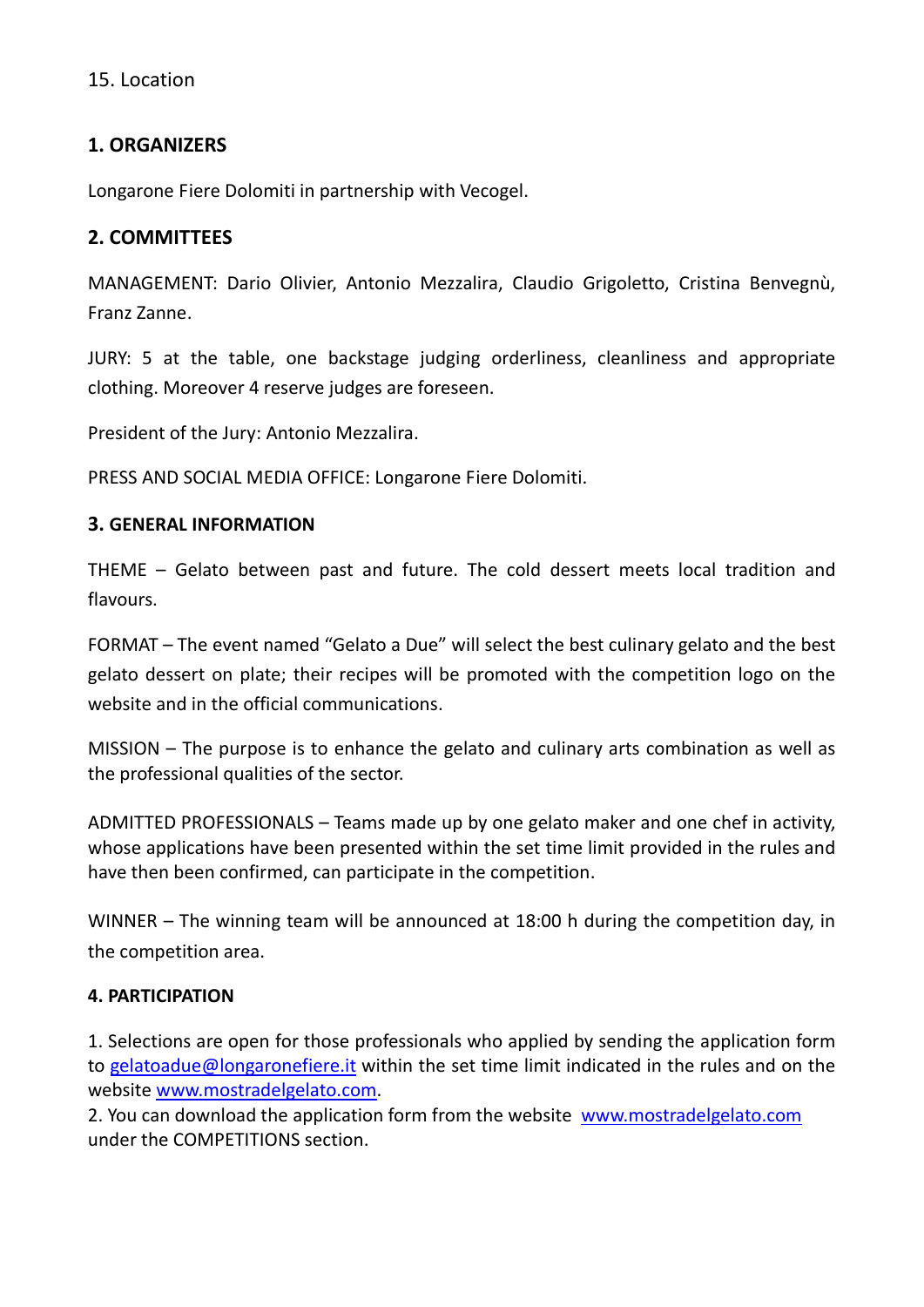3. Failure to complete in full and/or to sign (even partially) the required documents, or failure to send even one of the required documents, will result in the exclusion of the applicant.

4. The Organising Committee will verify all the APPLICATION FORMS received within the time limit. We rely on the receiving date of the email; in any case the Organising Committee will not be held responsible for the non-arrival or late arrival of e-mails for any reason or cause whatsoever.

5. Applications must be received by 22/11/2021.

6. The maximum number of participating teams is 12.

7. The documents mentioned above, these rules and FAQ are online and you can download them at the COMPETITIONS section from www.mostradelgelato.com.

8. The competition will take place on Monday,  $29<sup>th</sup>$  November 2021 at Longarone Fiere Dolomiti during MIG 2021 – The International Exhibition of Artisan Gelato.

## 5. ADMITTED CANDIDATES

All candidates will receive an email with their application result. The list with the names of the admitted candidates will be published on the website www.mostradelgelato.com before the competition.

### 6. COMPETITION

- 1. Competitors have to create two courses and present six identical dishes for each course (5 dishes for the members of the jury and 1 for the photo). The two courses must be:
	- 1 gelato gourmet paired with a starter or a first course or a main course or pizza or street food etc;
	- 1 gelato dessert on a plate (with emphasis on the gelato itself).
	- 2. The gelato blend can be prepared prior to the competition pasteurization included - and processed in the competition area at Longarone Fiere during the specific working shift of the team on the day of the competition. The maximum amount allowed per gelato flavour is 2 kg (4.6 lb).
- 3. Potential decorations can be brought pre-made to the competition.
- 4. The use of pre-made elements is allowed but cannot exceed 50%. In case of doubt, the President of the Jury should be consulted in advance.
	- 5. On prior request competitors will be provided with ingredients made available by the sponsors (requests must reach the competition secretariat at least 10 days in advance: gelatoadue@longaronefiere.it). Competitors must obtain all other ingredients themselves.

#### Written and oral presentation

 Competitors must submit their written recipes for the dishes the day before the competition. The written recipes will be checked by the jury during the working shift of the team. The explanation of the dishes can be done at the presentation of the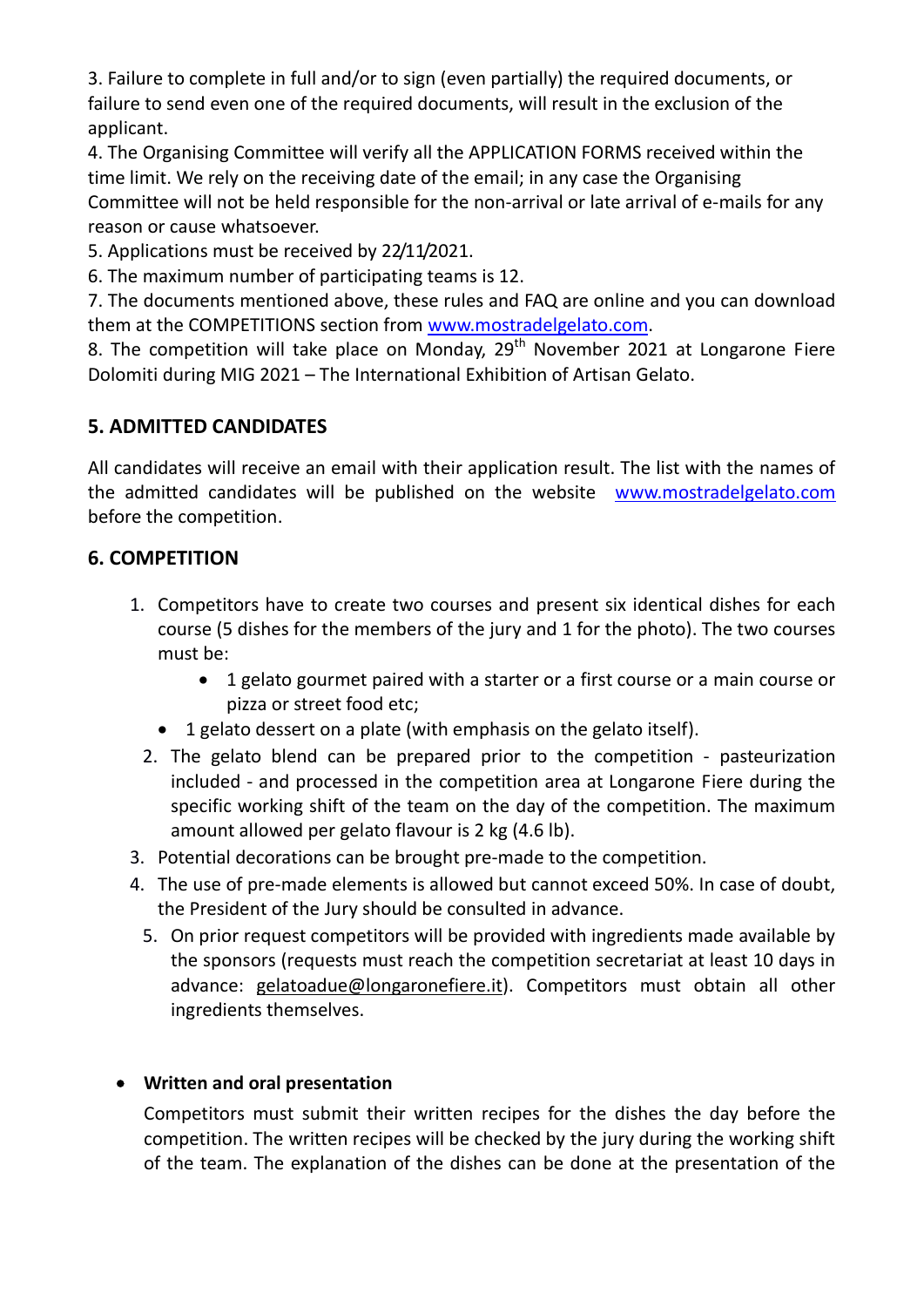dish or in the final phase of the competition round as long as the time allowed is not exceeded. The presentation of the recipes also affects the vote.

#### Competition duration and judgement

- 1. The jury will judge the competitors.
- 2. A "backstage" member of the jury will be observing the competitors during their performance and give a rating (from 50 to 100) based on clothing, behaviour, orderliness, cleanliness of the workspace.
- 3. The winning team will be selected after the jury's ranking.
- 4. The working time, cleaning included, is 60 minutes.
- 5. The presence of an assistant chef/gelato maker is permitted. The clothing of the assistant chef/gelato maker must be appropriate and without logos that could harm the image of the partners/organisers. Only the logo of their own business is permitted.
- 6. Working shifts will be chosen at random by the Organising Committee and communicated to the competitors 5 days before the event.
- 7. The teams will create their dishes at the competition area at Longarone Fiere.
- 8. Each competing team will be given a competition number from 1 to 12.
- 9. Each team must bring its own plates or containers for presenting the products or alternatively may use the plates provided by the organisation, requesting them when registering.
- 10. The jury will give two separate judgements, one for each course:
	- DISH QUALITY: at the end of every shift each member of the jury will rate the dishes based on the following parameters with a score between 50 (minimum) and 100 (maximum):
		- a. Appearance x2;
		- b. Taste x3;
		- c. Pairing x1;
		- d. Innovative preparation x1.
	- TECHNICAL SKILLS OF THE TEAM: at the end of each working shift, or after 60', the jury will ask questions to the team. Each member of the jury can give a rating between 50 (minimum) and 100 (maximum). Judged aspects will be:
		- a. Clarity of description x1;
		- b. Recipe presentation and completeness of information x1.

11. Exceeding the time limits will take off 20 points per additional minute as penalty. 12. Each rating will be taken into account separately and will produce a score.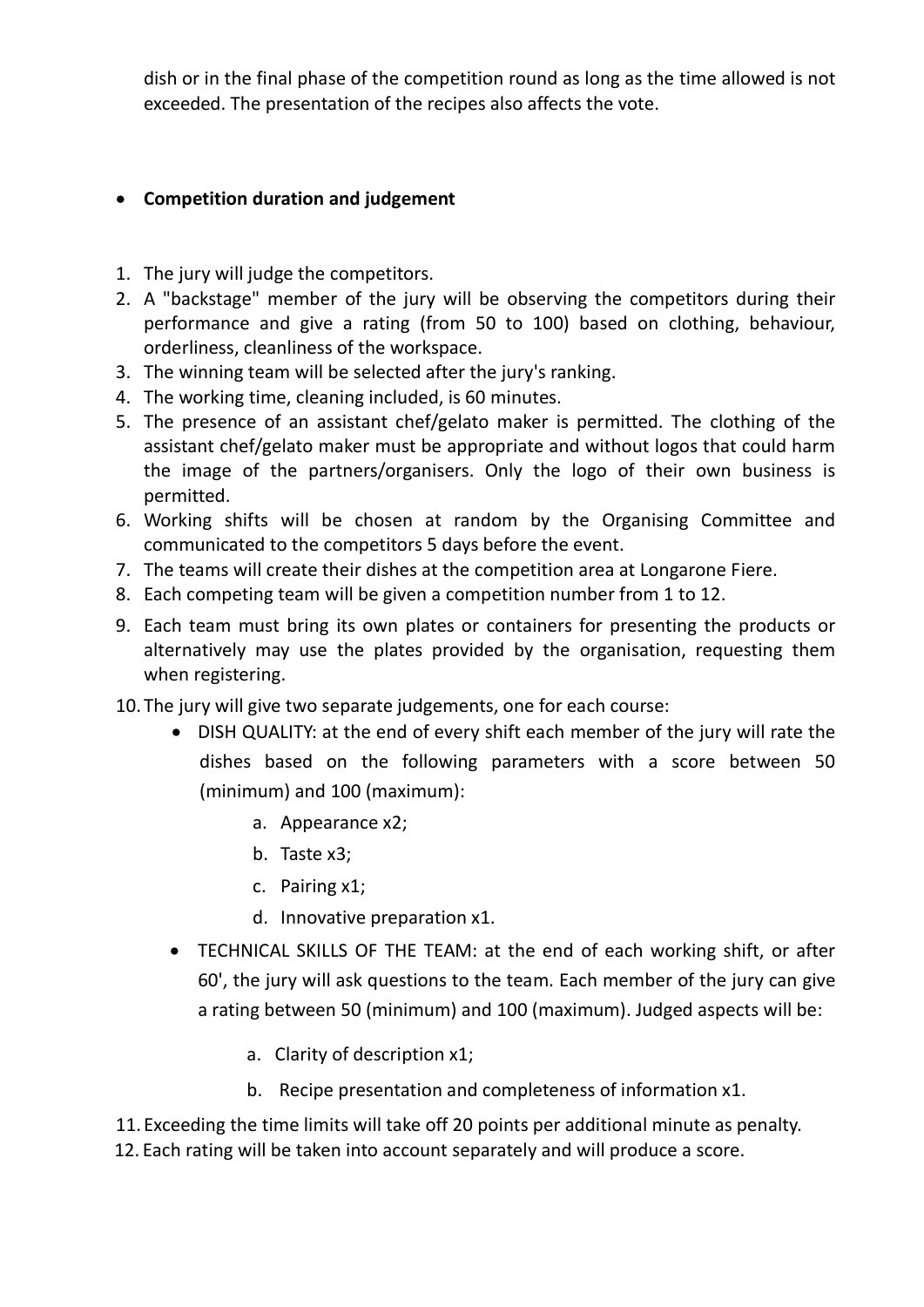- 13. The final ranking is given by the sum of the scores for both dishes, for behaviour during the competition and technical skills of the team.
- 14. The ranking made by the Organising Committee will be approved by the President of the Jury.
- 15. If two teams tie, the winning team will be the one with the higher score on dishes' taste.
- 16. The competitor may request the detailed ranking list from the Organising Committee in the days following the event, while only the first three placings will be made public.
- 17. The following equipment is available for each workstation at Longarone Fiere:
	- 1 oven with baking-pans
	- 1 induction plate
	- 1 blast chiller
	- 1 hand blender
	- 1 kitchen scale
	- 2 table-top batch freezers
	- 1 fridge (positive temperature)
	- 1 freezer (shared)
	- 1 washing area with a dishwasher (shared)
- 18. Every additional tool can be brought by the competitor if they are not mentioned in section 17, such as pots/pans for the induction plate, zesters, etc. They must not harm the image of the sponsors.

## 7. CLOTHING

Each competitor has to wear appropriate clothes (face mask, gloves, pants and shoes) without any branding that could harm the sponsors' image. In case of violation a penalty will be applied to the technical score by a judge supervising backstage.

Jacket and headgear will be given by the organizers (please specify your jacket size in the registration form).

## 8. RECIPES

The Organisation can freely use the recipes (also sharing them with associates related with Longarone Fiere Dolomiti) as non-commercial publicity material without any right for the competitors, but always crediting them.

## 9. HYGIENE

Competitors will be responsible for the cleanliness and hygiene of the machines,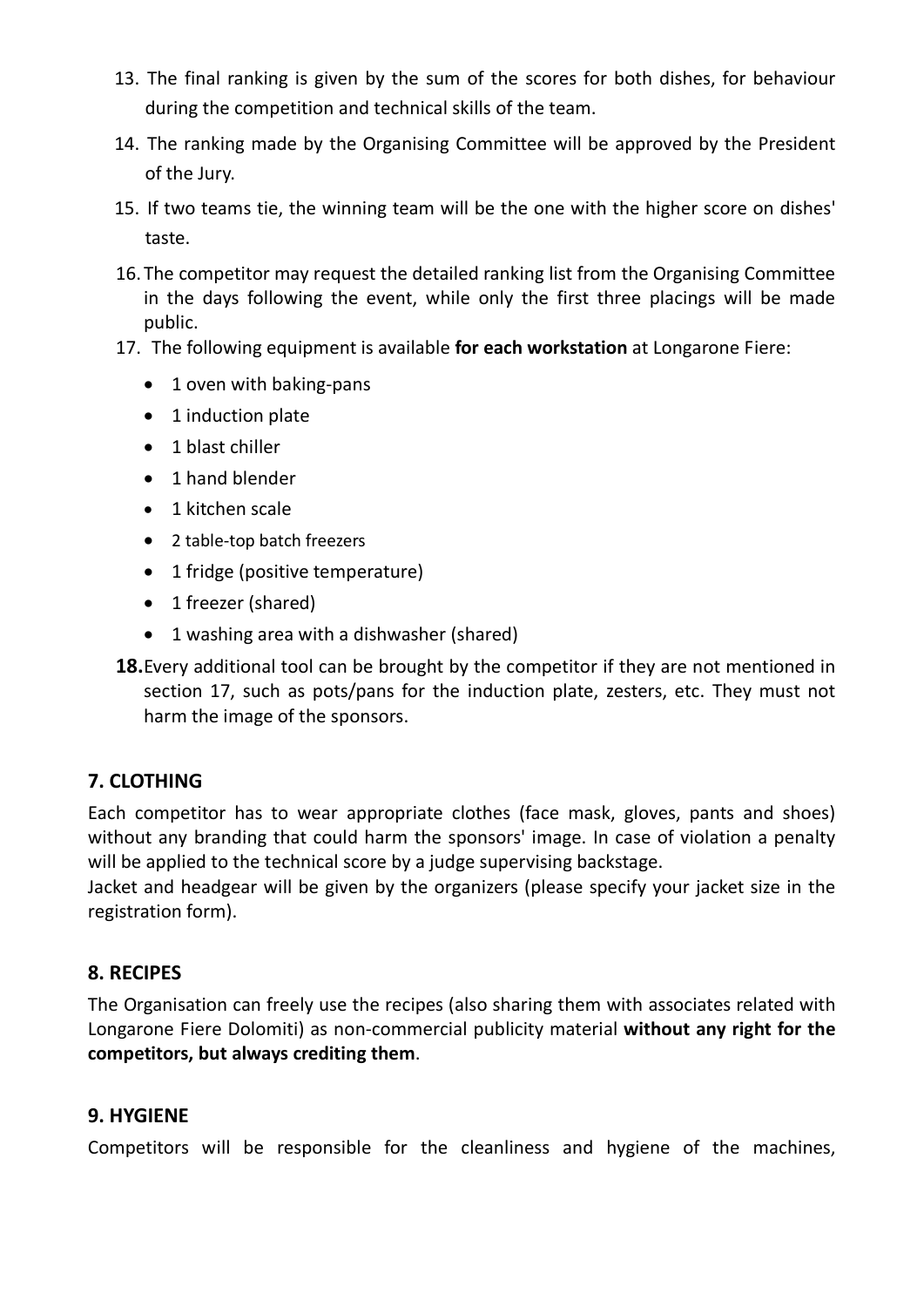equipment and working area within the set time limit.

#### 10. APPEALING TO THE JURY

At the end of the judging process and before the winner is declared, competitors may submit complaints to the Jury based on the overall progress of the competition. Before announcing the winner, the Jury must examine all complaints and, if they are upheld, proceed, if necessary, to modify the final ranking, or, if the complaint is not upheld, inform the competitor who submitted the complaint of the reasons why it had been declined. Once all the claims have been examined, the jury will announce the winner. Once the winner has been announced, no further claims of any kind may be made.

#### 11. DISQUALIFICATIONS

In addition to the exclusions already mentioned in the preceding paragraphs and describing the individual events, with reference to the ingredients and equipment that must be brought by competitors according to the Rules, ingredients and equipment that are not expressly declared as admissible by these Rules must be considered as not admissible and, therefore, their use will result in disqualification from the competition. Before the start of the competition and in order to prevent any disqualification, each competitor may ask the President of the Jury or his delegate to verify and approve the ingredients and equipment he intends to use in the competition. He will then proceed, based on the written list of ingredients and equipment prepared by the competitor to check item by item what is allowed and what is not, and attesting this on the list provided by the competitor. Any offensive or vulgar creation is excluded from the competition.

#### 12. AWARDS

The first, second and third place teams will receive the "Internazionale MIG 2021 Gelato a Due" plaque. Additionally, each competitor will receive a participation certificate.

#### 13. LIABILITY

Competitors are entirely liable for any accidents occurring to competitors, third parties or visitors as a result of the improper, incorrect, negligent or careless use of tools, structures, furniture and machinery (provided by the Organisers or brought by competitors). Competitors shall also be liable for all damage caused by the improper use of ingredients and/or failure to comply with hygiene regulations. By signing these rules competitors declare that they release Longarone Fiere Dolomiti S.r.l. and its partners from any liability.

#### 14. ETHICAL CODE

Each subject having any interest, of economic or other nature, directly or indirectly or through relatives or cohabitant people, with other people or legal entities operating directly or indirectly with one of the sponsors, is required to promptly inform the Organising Committee.